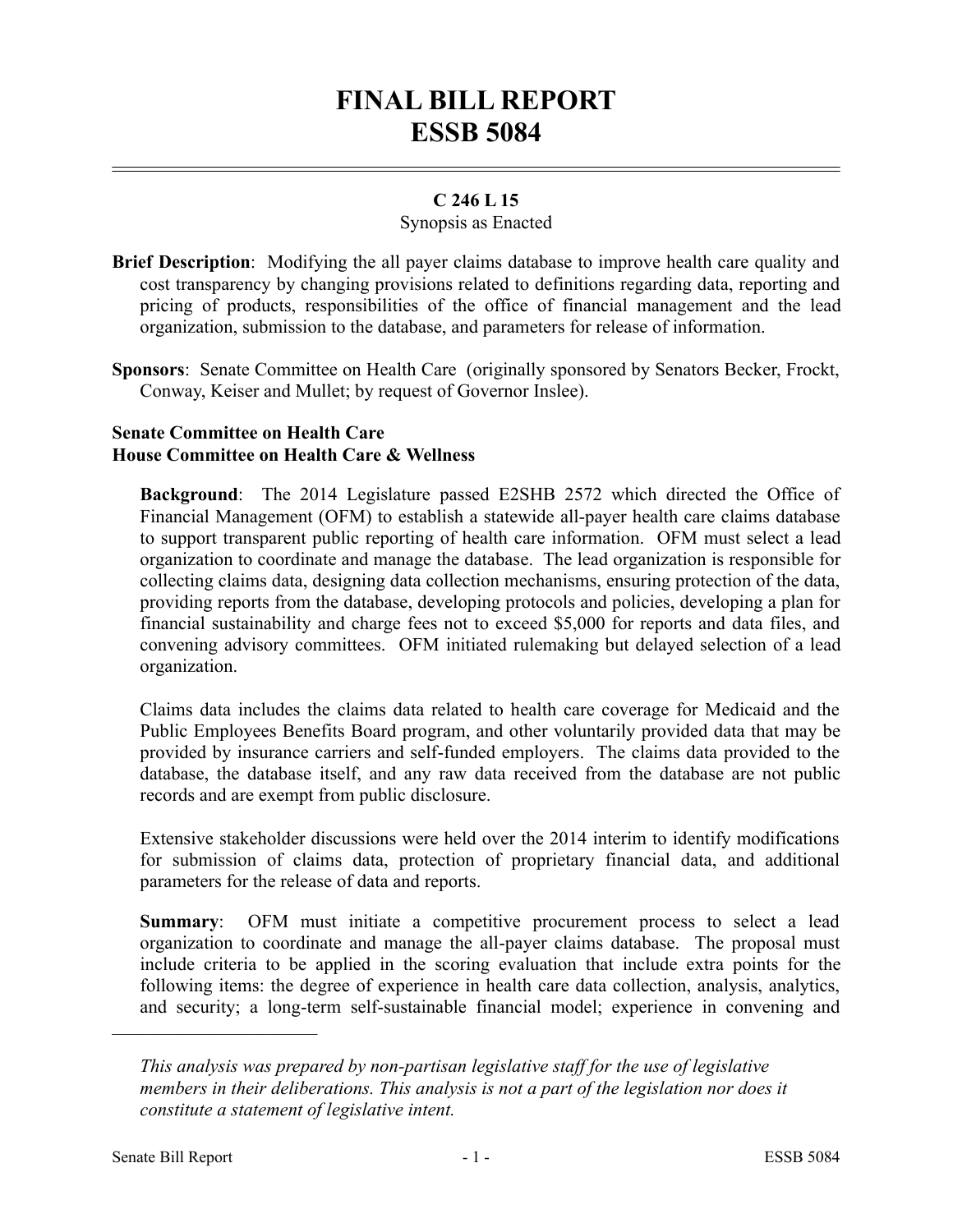engaging stakeholders to develop reports; experience meeting budget and timelines for report generations; and the ability to combine cost and quality data. The successful lead organization must apply to be certified as a qualified entity by the Centers for Medicare and Medicaid Services by December 31, 2017.

As part of the procurement process, the lead organization must demonstrate they have a contract with a data vendor to perform data collection, processing, aggregation, extracts, and analytics. The data vendor must establish a secure data submission process, review data files, ensure quality of data files, assign unique identifiers to individuals represented in the database, demonstrate internal controls and state of the art encryption methods, store data on a secure server, and ensure state of the art security for transferring data. The lead organization and data vendor must provide a detailed description of the security methods to the Office of the Chief Information Officer housed within OFM.

The following data suppliers must provide claims data: the Medicaid program, the Public Employees Benefits Board program, all health insurance carriers operating in this state, all third-party administrators paying claims on behalf of health plans in this state, and the state Labor and Industries program. The Director of OFM may expand this requirement to include other types of insurance policies, such as Long-Term Care policies and Medicare supplemental coverage. Employer-sponsored self-funded health plans and Taft-Hartley trusts may voluntarily provide claims data.

The lead organization must develop a plan for the financial sustainability of the database as self-sustaining. The \$5,000 cap on the fees the lead organization may charge for reports and data files is removed. Any fees must be approved by OFM and should be comparable, accounting for relevant differences across data requests and uses. Fees must not be charged to providers or data suppliers other than the fees directly related to requested reports.

The advisory committees the lead organization must convene are modified to include in-state representation from key provider organizations, hospitals, public health, health maintenance organizations, large and small private purchasers, consumer organizations, and the two largest carriers supplying claims data.

Requests for claims data must include the following: the identity of any entities that will analyze the data; the stated purpose of the request; a description of the proposed methodology; the specific variable requested; how the requester will ensure all data is handled to ensure privacy and confidentiality protection; the method for storing, destroying, or returning the data to the lead organization; and protections that will ensure the data is not used for any purposes not authorized by the approved application. Any entity that receives claims or other data must maintain confidentiality and may only release data if it does not contain proprietary financial information or direct or indirect patient identifiers, and the release is described and approved as part of the request.

The lead organization, in conjunction with OFM and the data vendor, must create a process to govern levels of access to the data:

 Claims data that include proprietary financial information, direct patient identifiers, indirect patient identifiers, unique identifiers, or any combination, may be released only to researchers with a signed data use and confidentiality agreement. Access to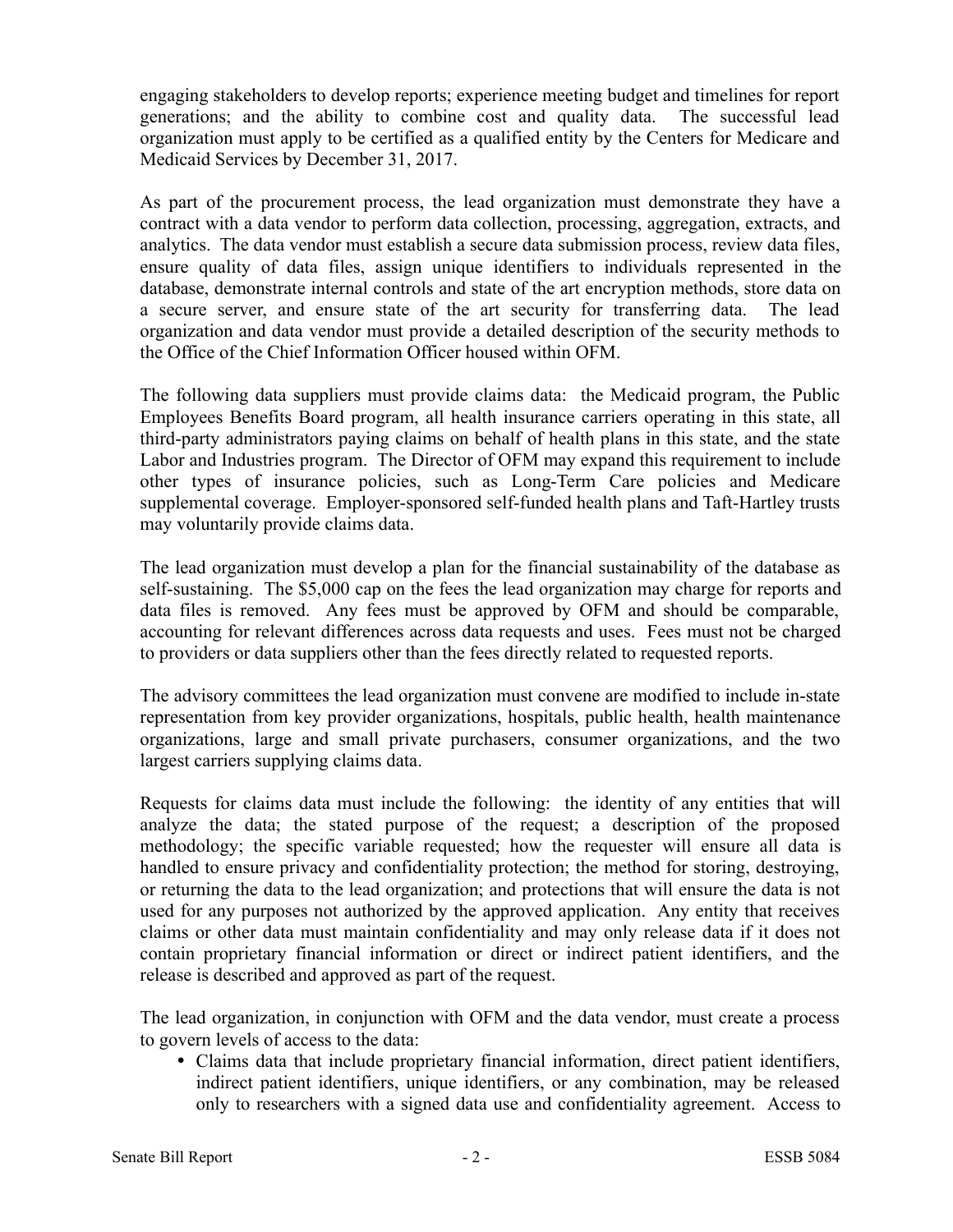this level of data is removed for federal, state and local government agencies, and for the lead organization;

- Claims data that do not contain direct patient identifiers, but may contain proprietary financial information, indirect patient identifiers, unique identifiers, or any combination, may be released to agencies, researchers, the lead organization, and other entities with a signed data use agreement, however agencies may not use the data for procurement of health benefits for their employees; and
- Claims data that do not contain proprietary financial information or direct patient identifiers may be released upon receipt of a signed data use agreement.

Reports may not contain proprietary financial information, or direct or indirect patient identifiers; however, the use of geographic areas with sufficient population size or aggregate gender, age, medical condition, or other characteristics may be used for reports as long as they cannot lead to the identification of an individual. Reports issued by the lead organization may utilize proprietary financial information to calculate aggregate cost data. OFM must develop in rule a format for the calculation and display of aggregate cost data. In developing the rule, OFM must solicit feedback from stakeholders and must consider data presented as proportions, ranges, averages, and medians, as well as the differences in types of data.

Recipients of data must protect data containing direct and indirect identifiers, proprietary financial information, or any combination thereof; must not re-disclose the data; attempt to determine the identify of any person whose information is included in the data set; consent to penalties associated with the inappropriate disclosures or uses of the data; and destroy or return the data at the conclusion of the data use agreement.

By October 31 of each year, the lead organization must submit a list to OFM of reports they anticipate producing during the following calendar year. OFM may establish a public comment period not to exceed 30 days and must submit the list and any comments to the appropriate committees of the Legislature for review. The lead organization may not publish any report that directly or indirectly identifies individual patients; disclose a carrier's proprietary financial information, or compare performance that includes any provider with fewer than four providers, rather than five. The lead organization may not release a report that compares providers, hospitals, or data suppliers unless it allows verification of the data and comment on the reasonableness of conclusions reached. The requirement to limit reports where one data supplier comprises more than 25 percent of the claims data is removed. The lead organization must distinguish in advance when it is operating as the lead organization and when it is operating in its capacity as a private entity. The claims data that contain direct patient identifiers or proprietary financial information must remain exclusively in the custody of the data vendor and may not be accessed by the lead organization.

OFM must adopt rules, including procedures for establishing appropriate fees, procedures for data release, and penalties associated with the inappropriate disclosures or uses of direct patient identifiers, indirect patient identifiers, and proprietary financial information.

By December 1, 2016 and 2017, OFM must report to the Legislature on the development of the database including, but not limited to, budget and cost detail, technical progress, and work plan metrics. Two years after the first report is issued, OFM must report to the Legislature every two years regarding the cost, performance, and effectiveness of the